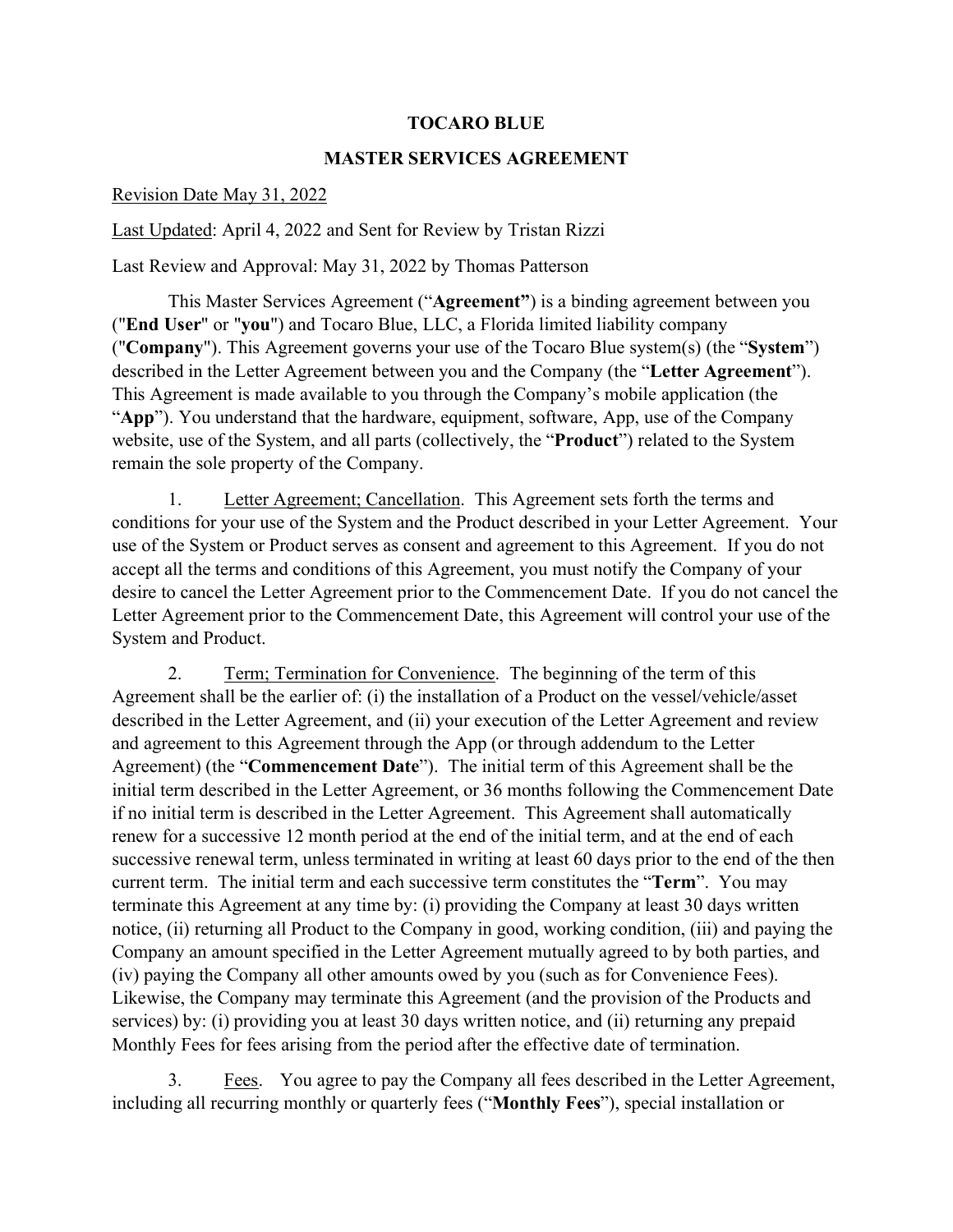customization fees, and all fees and costs not included in the System such as (without limitation) SMS or "text" messages utilizing satellite ("**Convenience Fees**"). The Monthly Fees and Convenience Fees may be prepaid at any time. The amount of the Monthly Fees will increase as stated in the Letter Agreement, or if not stated in the Letter Agreement shall increase, annually, to 108% of the amount paid for the Monthly Fees during the prior calendar year during the Term. The amount of Convenience Fees will fluctuate during the Term and you will be charged the prevailing amount of the Convenience Fees, charged by the Company, to other end users of the Products or System. *In the event you do not pay any amount due and owed to the Company within five (5) days of the date due and owed, the Company may immediately (and without notice) suspend your use of the Product and System, including your use of the App.* The Company suspending your use is in addition to any other remedy the Company may have under this Agreement, by contract, or at law.

4. Limited Right to Use the Product. The Product and System is licensed, not sold, to you. The license to you is revocable, non-exclusive, limited to the United States, nonassignable, and non-transferrable. You do not acquire any ownership interest in the Product under this Agreement, or any other rights thereto other than to use the Product in accordance with the license granted, and subject to all terms, conditions, and restrictions, under this Agreement. Company and its licensors and service providers (if any) reserve and shall retain their entire right, title, and interest in and to the Product, including all copyrights, trademarks, and other intellectual property rights therein or relating thereto, except as expressly granted to you in this Agreement. The Product and System are offered and available to users who are 18 years of age or older, and reside in the United States or any of its territories or possessions.

5. Installation of the Products; Damage to Products. The Product, and components of the Product, may require installation in one or more areas of your vessel/vehicle/asset or motor(s) in order to enable the System functionality. You agree to only use a Company approved installer for all installation and repair of the Product. You acknowledge that portions of your vessel/vehicle/asset or motor(s) may be damaged as part of the installation, repair, or removal of the Product, for which you will be solely responsible (including all costs for substantive and cosmetic repairs). You agree not to tamper with the Product or System, nor to adjust, modify, or relocate the Product after installation. In the event of any malfunction or defect, you will promptly notify the Company, and provide the Company (or one of its approved installers) access to the Product and your vessel/vehicle/asset. In the event you damage the Products, whether through act or omission, you will promptly notify the Company. At the Company's option, it may send you a replacement Product for the damaged component, and you will pay for the full costs of the replacement Product and installation/repair; provided, further, you will remain responsible for all Monthly Fees and Convenience Fees through the remainder of the Term.

6. Update to this Agreement. The Company may update and amend this Agreement, from time to time, without notice to you or consent by you. You acknowledge and agree that the Company may amend this Agreement, in the sole discretion of the Company, by posting the amended Agreement on the Company website. To the fullest extent permitted by law, you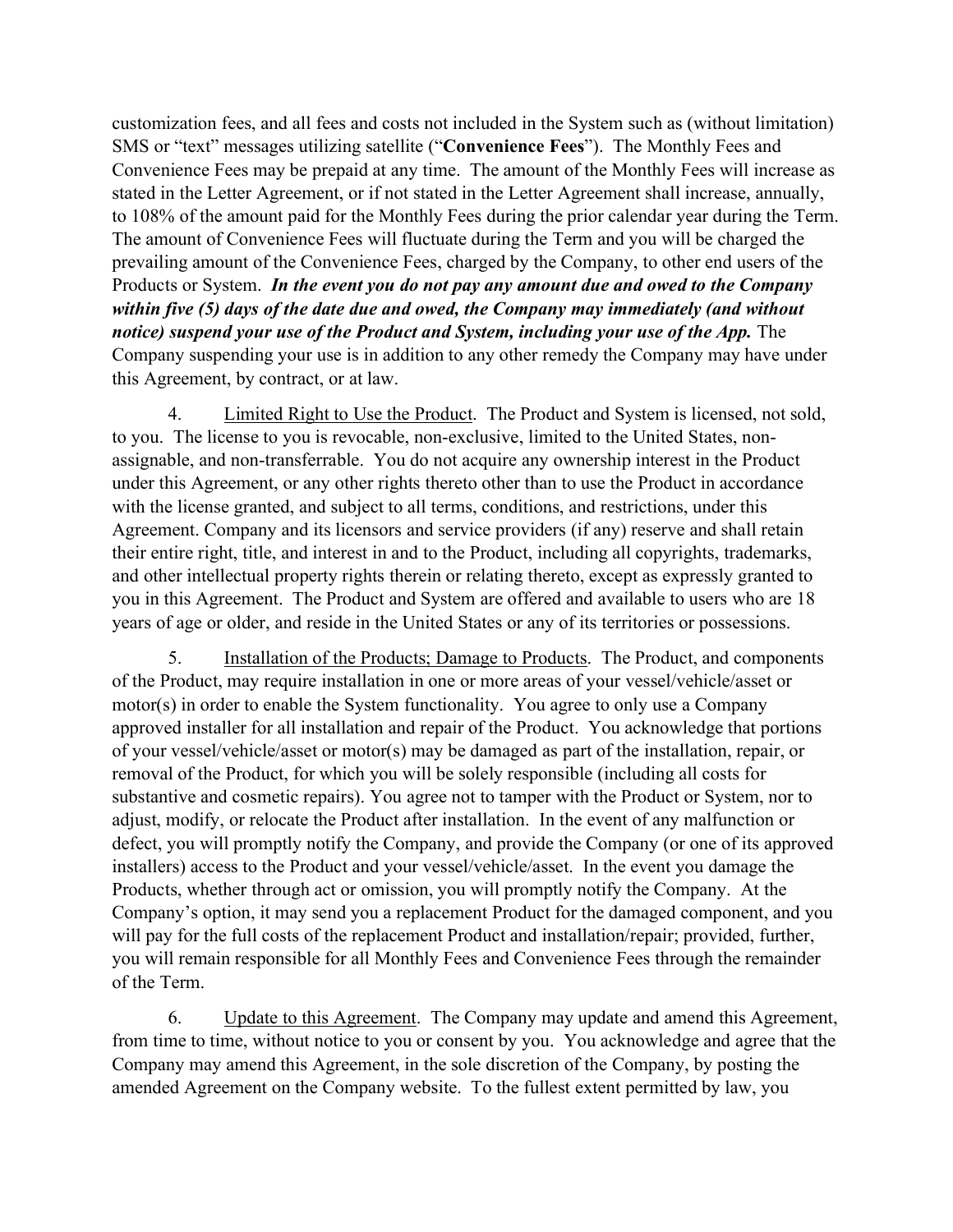acknowledge that your continued use of the Product or System constitutes consent to all amendments to this Agreement.

7. Obligation to Monitor; Limited Warranty. THE COMPANY DOES NOT GUARANTEE THE PERFORMANCE OF THE SYSTEM OR THE PRODUCT, IN PART OR AS A WHOLE, AND SHALL NOT BE RESPONSIBLE FOR CIRCUMSTANCES OR DAMAGES RESULTING FROM THE PRODUCT'S INABILITY TO OPERATE OR ANY TYPE OF MALFUNCTION. NEITHER THE COMPANY, THE PRODUCT, NOR THE SYSTEM OFFERS ANY GUARANTEED PROTECTION AGAINST BURGLARY, FIRE, SINKING, COLLISION, DEAD BATTERIES OR OTHER EMERGENCY. MANY REASONS, INCLUDING BUT NOT LIMITED TO INADEQUATE OR IMPROPER INSTALLATION OR POSITIONING, SENSOR LIMITATIONS, BATTERY PERFORMANCE, WIRELESS SIGNAL INTERRUPTION, INADEQUATE MAINTENANCE OR THE POTENTIAL FOR THE SYSTEM OR TELEPHONE LINES TO BE COMPROMISED OR CIRCUMVENTED OR SATELLITE PHONE OR TEXTING, OR CELL PHONE COVERAGE AREA. AS A RESULT, THE COMPANY DOES NOT REPRESENT THAT THE ALARM SYSTEM WILL PREVENT PERSONAL INJURY OR PROPERTY DAMAGE, OR IN ALL CASES PROVIDE ADEQUATE WARNING OR PROTECTION. THE PRODUCT AND SYSTEM SHOULD THEREFORE BE CONSIDERED AS ONE OF MANY TOOLS AVAILABLE TO REDUCE RISK OF DAMAGE BY BURGLARY, FIRE, SINKING, COLLISION, DEAD BATTERIES OR OTHER EMERGENCIES, SUCH OTHER TOOLS INCLUDE BUT ARE NOT LIMITED TO INSURANCE COVERAGE, FIRE PREVENTION AND EXTINGUISHING DEVICES, AND SPRINKLER SYSTEMS. YOU MUST REGULARLY MAINTAIN YOUR SYSTEMS. IT IS YOUR SOLE RESPONSIBILITY TO REPLACE SENSORS BEFORE THEIR BATTERIES RUN LOW TO ENSURE CONTINUED OPERATION OF THOSE SENSORS. IT IS ALSO YOUR SOLE RESPONSIBILITY TO ENSURE THE SUFFICIENCY OF BATTERIES RELATED TO EVERY PORTION OF THE PRODUCT AND SYSTEM, INCLUDING THE CENTRAL PROCESSING UNIT. ADDITIONALLY, IT IS YOUR SOLE RESPONSIBILITY TO SET PARAMETERS AS TO WHEN ALARMS WILL ACTIVATE BASED ON SENSOR INPUT WITHIN THE SOFTWARE PROVIDED WITH THE PRODUCT, SYSTEM, AND APP. THERE IS ABSOLUTELY NO WARRANTY ON THE PRODUCT OR THE SYSTEM. EXCEPT AS SPECIFICALLY STATED HEREIN, ALL EXPRESS OR IMPLIED WARRANTIES WHATSOEVER, STATUTORY OR OTHERWISE, INCLUDING WITHOUT LIMITATION ANY IMPLIED WARRANTY OF MERCHANTABILITY AND FITNESS FOR A PARTICULAR PURPOSE ARE EXPRESSLY EXCLUDED. THE WARRANTY FOR INTERNATIONAL CUSTOMERS IS THE SAME AS FOR ANY CUSTOMER WITHIN THE UNITED STATES, WITH THE EXCEPTION THAT THE COMPANY SHALL NOT BE RESPONSIBLE FOR ANY CUSTOMS FEES, DUTIES, TAXES, OR VAT THAT MAY BE DUE. DEALERS, INSTALLERS AND OTHERS SELLING OR LICENSING THE PRODUCT OR SYSTEM ARE NOT AUTHORIZED TO MODIFY THIS WARRANTY OR MAKE ANY ADDITIONAL WARRANTIES THAT ARE BINDING ON THE COMPANY OR ITS AFFILIATES. IN NO EVENT WILL THE COMPANY BE LIABLE TO YOU OR ANY USER (OR YOUR GUEST, CUSTOMER, OR INVITEE) FOR ANY LOSS OR DAMAGE,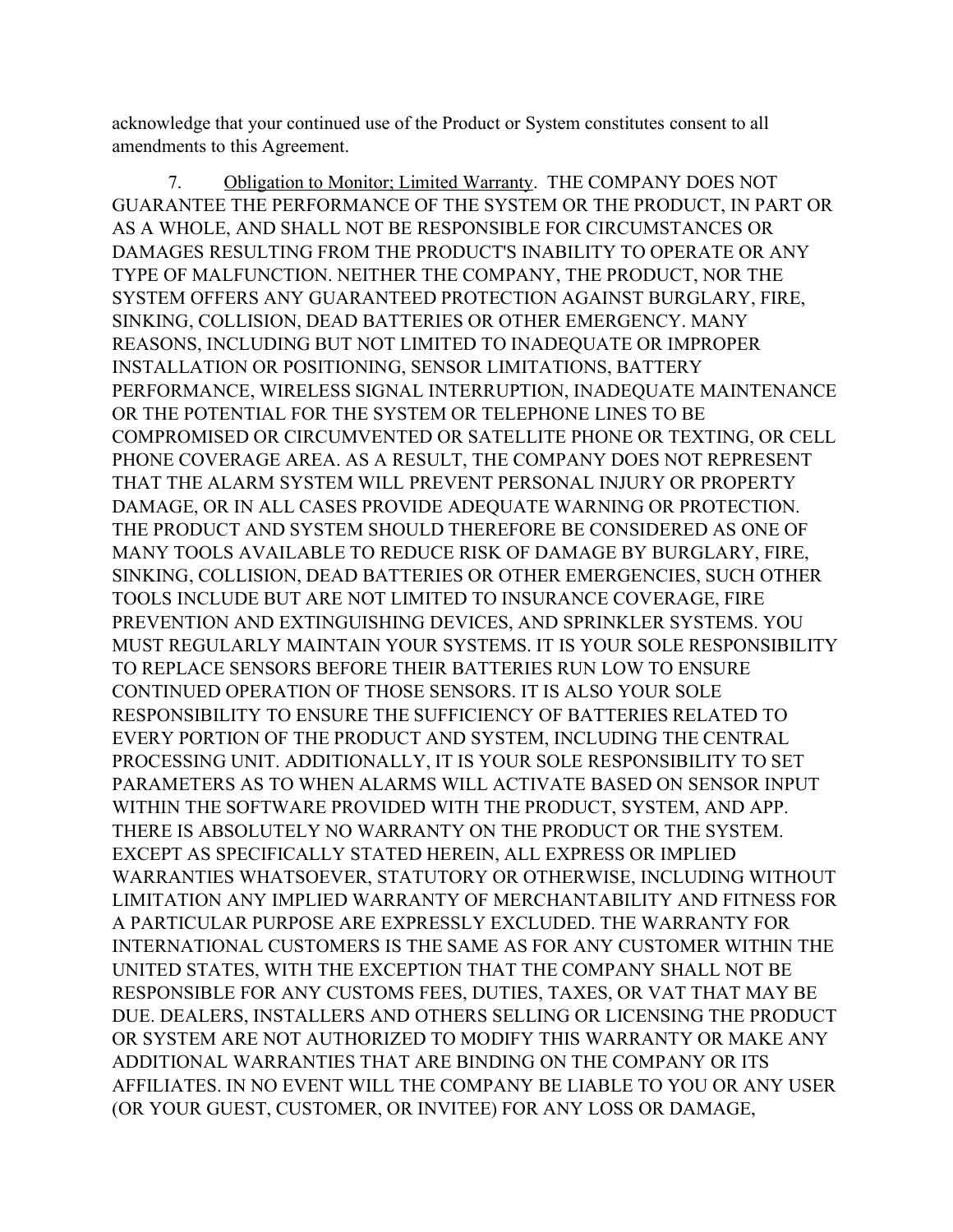WHETHER DIRECT OR INDIRECT OR CONSEQUENTIAL OR INCIDENTAL, INCLUDING WITHOUT LIMITATION, ANY DAMAGES FOR LOST PROFITS, STOLEN GOODS, PUNITIVE DAMAGES, OR FROM CLAIMS MADE BY ANY OTHER PARTY CAUSED BY DEFECTIVE PRODUCTS OR OTHERWISE RELATING TO THE SYSTEM.

THE PRODUCT AND RELATED SERVICES INCLUDING THE SYSTEM IS PROVIDED TO YOU "AS IS" AND WITH ALL FAULTS AND DEFECTS WITHOUT WARRANTY OF ANY KIND. TO THE MAXIMUM EXTENT PERMITTED UNDER APPLICABLE LAW, COMPANY, ON ITS OWN BEHALF AND ON BEHALF OF ITS AFFILIATES AND ITS AND THEIR RESPECTIVE LICENSORS AND SERVICE PROVIDERS, EXPRESSLY DISCLAIMS ALL WARRANTIES, WHETHER EXPRESS, IMPLIED, STATUTORY, OR OTHERWISE, WITH RESPECT TO THE PRODUCT, INCLUDING ALL IMPLIED WARRANTIES OF MERCHANTABILITY, FITNESS FOR A PARTICULAR PURPOSE, TITLE, AND NON-INFRINGEMENT, AND WARRANTIES THAT MAY ARISE OUT OF COURSE OF DEALING, COURSE OF PERFORMANCE, USAGE, OR TRADE PRACTICE. WITHOUT LIMITATION TO THE FOREGOING, COMPANY PROVIDES NO WARRANTY OR UNDERTAKING, AND MAKES NO REPRESENTATION OF ANY KIND THAT THE PRODUCT WILL MEET YOUR REQUIREMENTS, ACHIEVE ANY INTENDED RESULTS, BE COMPATIBLE, OR WORK WITH ANY OTHER SOFTWARE, APPLICATIONS, SYSTEMS, HARDWARE, OR SERVICES, OPERATE WITHOUT INTERRUPTION, MEET ANY PERFORMANCE OR RELIABILITY STANDARDS, OR BE ERROR-FREE, OR THAT ANY ERRORS OR DEFECTS CAN OR WILL BE CORRECTED.

TO THE FULLEST EXTENT PERMITTED BY APPLICABLE LAW, IN NO EVENT WILL COMPANY OR ITS AFFILIATES, OR ANY OF ITS OR THEIR RESPECTIVE LICENSORS OR SERVICE PROVIDERS, HAVE ANY LIABILITY ARISING FROM OR RELATED TO YOUR USE OF OR INABILITY TO USE THE PRODUCT OR SYSTEM OR THE CONTENT AND SERVICES FOR:

(a) PERSONAL INJURY, PROPERTY DAMAGE, LOST PROFITS, COST OF SUBSTITUTE GOODS OR SERVICES, LOSS OF DATA, LOSS OF GOODWILL, BUSINESS INTERRUPTION, COMPUTER FAILURE OR MALFUNCTION, OR ANY OTHER CONSEQUENTIAL, INCIDENTAL, INDIRECT, EXEMPLARY, SPECIAL, OR PUNITIVE DAMAGES.

(b) DAMAGES IN AMOUNTS THAT IN THE AGGREGATE EXCEED THE AMOUNT ACTUALLY PAID BY YOU FOR THE APPLICATION OR THE AMOUNT EQUAL TO SIX MONTHS PAID UNDER THIS AGREEMENT, IF LESSER.

THE FOREGOING LIMITATIONS WILL APPLY WHETHER SUCH DAMAGES ARISE OUT OF BREACH OF CONTRACT, TORT (INCLUDING NEGLIGENCE), OR OTHERWISE AND REGARDLESS OF WHETHER SUCH DAMAGES WERE FORESEEABLE OR COMPANY WAS ADVISED OF THE POSSIBILITY OF SUCH DAMAGES.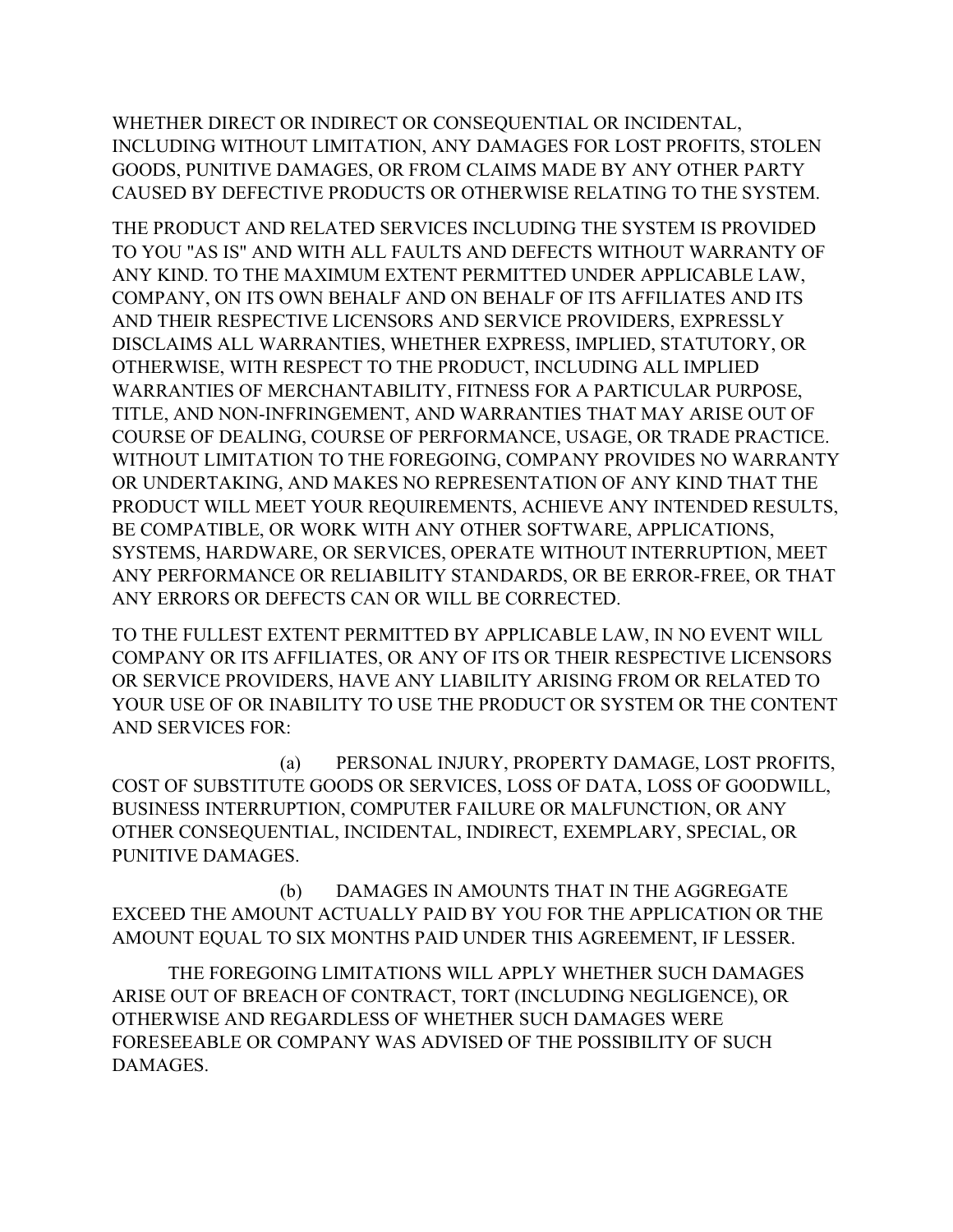NOTWITHSTANDING ANY LANGUAGE TO THE CONTRARY IN THIS AGREEMENT, THE COMPANY'S MAXIMUM LIABILITY RELATED TO THE PRODUCTS OR SYSTEM, OR UNDER THIS AGREEMENT (INCLUDING THE LETTER AGREEMENT) WILL BE STRICTLY CAPPED TO THE AMOUNT PAID TO THE COMPANY BY YOU DURING THE PRECEDING SIX MONTH PERIOD.

8. Indemnification. YOU AGREE TO INDEMNIFY, DEFEND, AND HOLD HARMLESS THE COMPANY AND ITS OFFICERS, DIRECTORS, EMPLOYEES, AGENTS, AFFILIATES, SUCCESSORS, AND ASSIGNS FROM AND AGAINST ANY AND ALL LOSSES, DAMAGES, LIABILITIES, DEFICIENCIES, CLAIMS, ACTIONS, JUDGMENTS, SETTLEMENTS, INTEREST, AWARDS, PENALTIES, FINES, COSTS, OR EXPENSES OF WHATEVER KIND, INCLUDING REASONABLE ATTORNEYS' FEES, ARISING FROM OR RELATING TO YOUR ACTS, OMISSIONS, USE, OR MISUSE OF THE PRODUCT, SYSTEM, WEBSITE, APP OR RELATED SERVICES INCLUDING ANY MONITORING FEATURE, OR YOUR ALLEGED BREACH OF THIS AGREEMENT, INCLUDING BUT NOT LIMITED TO THE CONTENT YOU MONITOR, SUBMIT OR MAKE AVAILABLE THROUGH THE WEBSITE OR APP.

9. Third-Party Materials. The Product and System may display, include, or make available third-party content (including data, information, applications, and other products, services, and/or materials) or provide links to third-party websites or services, including through third-party advertising ("**Third-Party Materials**"). You acknowledge and agree that the Company is not responsible for Third-Party Materials, including their accuracy, completeness, timeliness, validity, copyright compliance, legality, decency, quality, or any other aspect thereof. The Company does not assume and will not have any liability or responsibility to you or any other person or entity for any Third-Party Materials. Third-Party Materials and links thereto are provided solely as a convenience to you, and you access and use them entirely at your own risk and subject to such third parties' terms and conditions.

10. Your Termination for Cause. In addition to your ability to terminate this Agreement for convenience pursuant to Section 2 above (subject to the requirements described in Section 2), you may terminate this Agreement for cause if: upon a material breach of this Agreement by the Company, the Company fails to initiate, within 30 days after notice from you, commercially reasonable efforts (in the Company's discretion) to cure the material breach. For purposes of the preceding sentence, a "material breach" by the Company shall be limited to (i) its willful suspension of the Product or System to you, provided you have paid all amounts due and owed, and are not in breach or in default under this Agreement, and (ii) the App and System are unavailable for at least fourteen (14) consecutive days, unless the unavailability results from, or is related to, a force majeure, cyber hack (including social engineered hack), act of war, or labor dispute. In the event you terminate this Agreement pursuant to this Section 10, you will no longer owe any Monthly Fees; provided, you pay all other amounts owed to the Company and return the Product to the Company in good, working condition.

11. The Company's Termination for Cause. The Company may terminate this Agreement at any time without notice if it ceases to support the System, Product, or App, or if it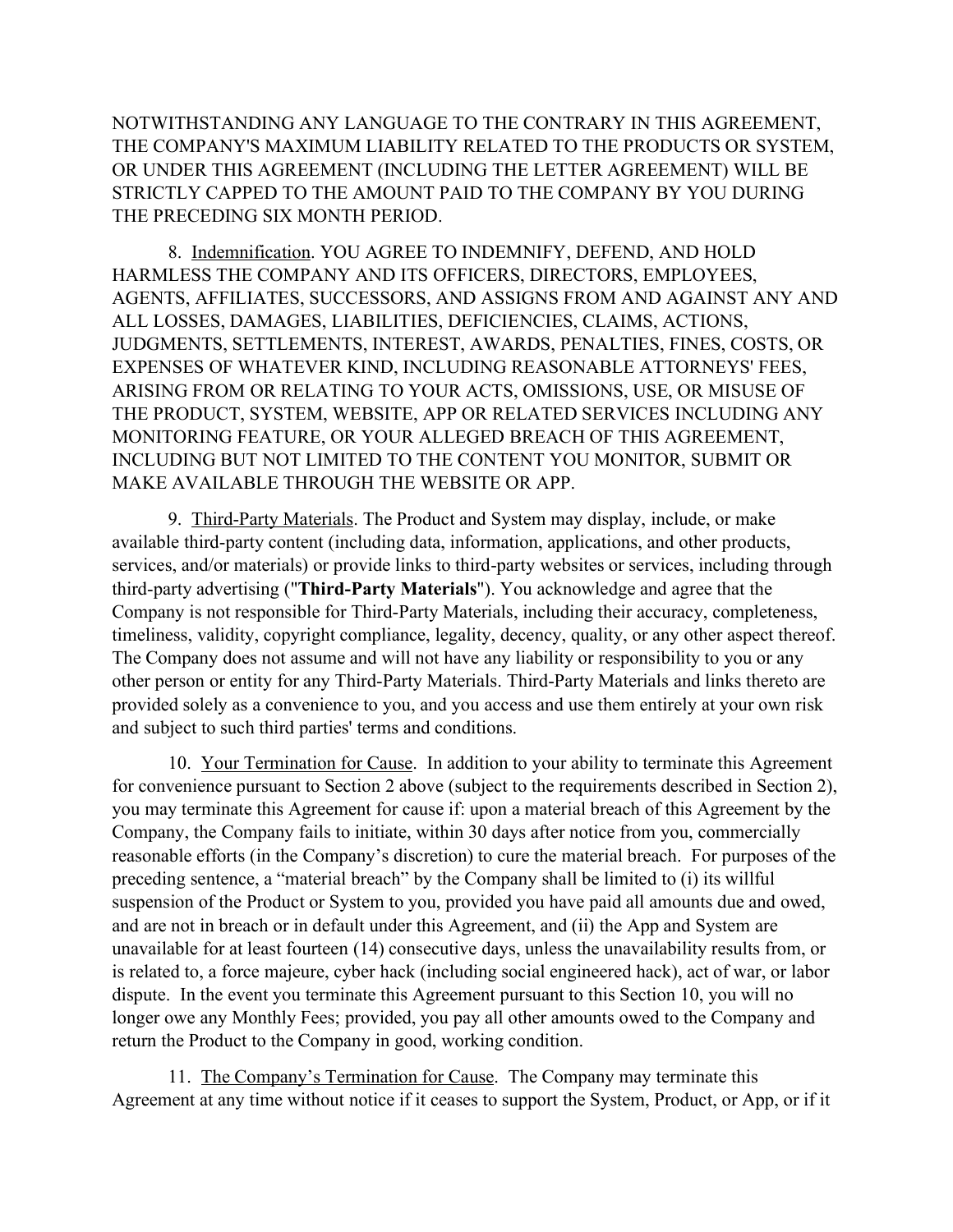discontinues any related service, which the Company may do in its sole discretion. The Company may also terminate this Agreement upon your breach of this Agreement, or if you fail to pay any amount owed to the Company within thirty (30) days after notice (including by email) from the Company that such amount is due and owed. Without limiting the foregoing, the Company may immediately terminate this Agreement for breach if you take the following acts, or seek to perform any of the following: (a) copy the App, Product, or System, except as expressly permitted by this Agreement; (b) modify, translate, adapt, or otherwise create derivative works or improvements, whether or not patentable, of any Company property; (c) reverse engineer, disassemble, decompile, decode, or otherwise attempt to derive or gain access to the source code of the App, System, Product, website or any part thereof; (d) remove, delete, alter, or obscure any trademarks or any copyright, trademark, patent, or other intellectual property or proprietary rights notices from the Company's property, including any copy thereof; (e) rent, lease, lend, sell, sublicense, assign, distribute, publish, transfer, or otherwise make available the Product, System, or App, or any features or functionality of the same, to any third party for any reason, including by making the System or App available on a network where it is capable of being accessed by more than one device at any time; (f) remove, disable, circumvent, or otherwise create or implement any workaround to any copy protection, rights management, or security features in or protecting the Product, System, App, or website; (g) use the Product, System, App, or website in, or in association with, the design, construction, maintenance, or operation of any hazardous environments or systems, including any power generation systems, aircraft navigation or communication systems, air traffic control systems, or any other transport management systems, safety-critical applications, including medical or life-support systems, vehicle operation applications or any police, fire, or other safety response systems, and military or aerospace applications, weapons systems, or environments; or (h) breach any term or condition of the Mobile Application End User License Agreement, the Privacy Policy for the App, the Privacy Policy for the Company's website, or the Terms of Use for the Company's website.

In the event the Company terminates this Agreement pursuant to this Section 11, you will be responsible for all: (i) all losses and damages that may be incurred by the Company, (ii) all amounts incurred by the Company relating to it seeking to enforce its rights under this Agreement (including reasonable attorneys' fees), (iii) all Monthly Fees remaining prior to the end of the current Term, (iv) the retail value of all Products not returned by you to the Company in good, working condition within three business days after termination, and (v) all other amounts owed to the Company by you. All amounts described in the preceding sentence shall be due and owed to the Company within three days following the effective date of termination.

12. Post Termination Obligation; Company Property. Following termination or expiration of this Agreement, for any reason, you agree to: (i) pay the Company all amounts owed it under this Agreement, including fees and costs incurred prior to the effective date of termination, (ii) promptly (within three business days) return all Product to the Company in good, working condition (or pay the retail value for all such Products), (iii) delete the App and return all other Company property (including data, information, and records) in your possession, and (iv) cease to use all elements and components of the Product and System. Without limiting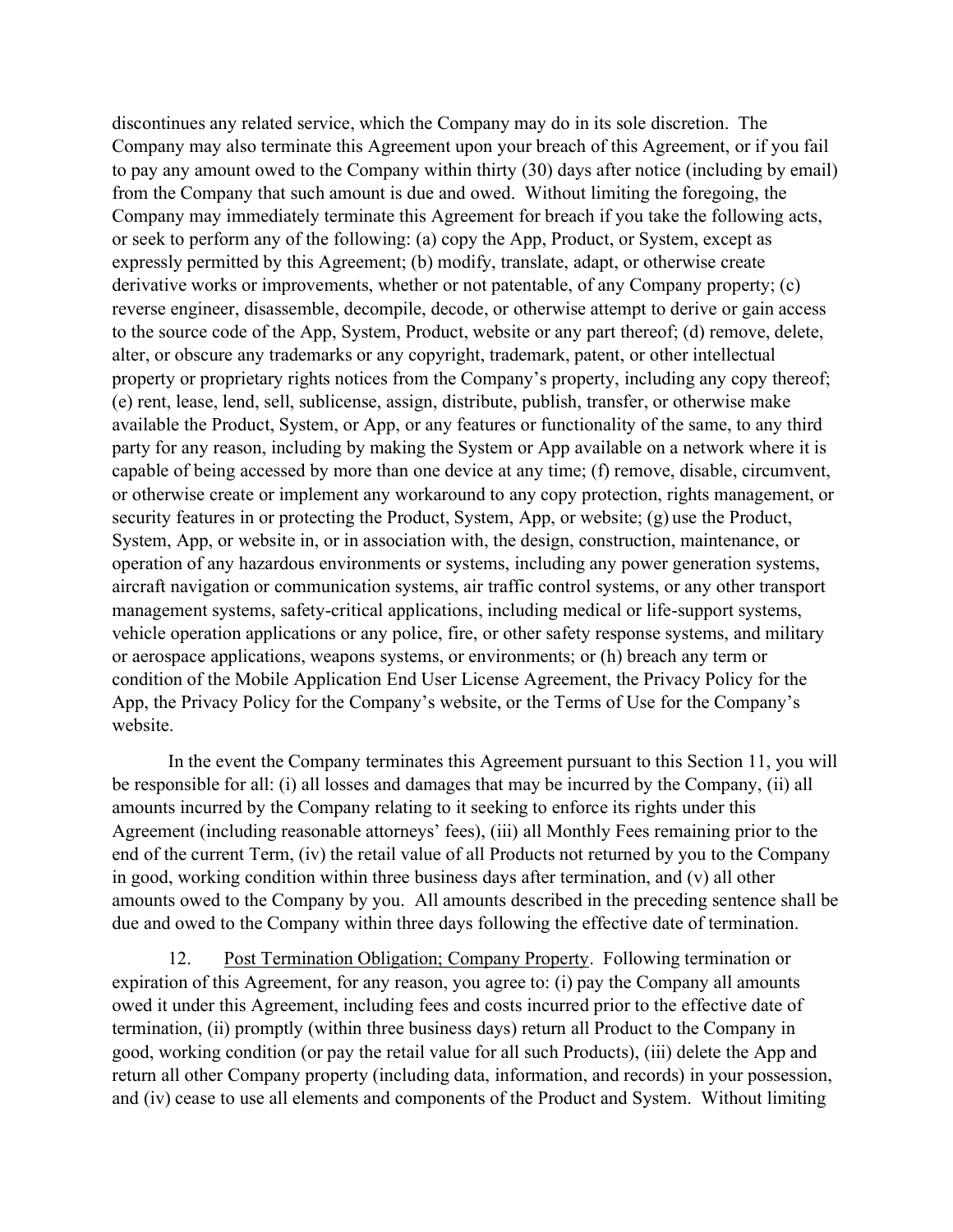the foregoing, you agree and acknowledge all information, data, intellectual property, derivative works, records, trade secrets, confidential information, and proprietary information related to the Product, System, App, or website, or your use of any of the same shall solely belong to the Company; provided, to the extent applicable law determines you have any right or ownership interest, you agree such right and ownership interest is hereby assigned and transferred to the Company—but if such assignment or transfer is prohibited by applicable law, then you hereby grant the Company an irrevocable, exclusive, worldwide, royalty-free, assignable license to all of the same.

13. Your Data. To the fullest extent permitted by law, you agree that the Company may fully and freely use, access, and disclose any and all of your data or information generated or created by you related to your use of the Product, System, App, or website, or your contribution or input of such data or information. Without limiting the foregoing sentence, you agree that you have "opted in" and voluntarily authorize the Company the use, access, and disclose all your data and information, including for the Company's purpose of data aggregation and improvement of its operations and systems. The rights granted to the Company in this Section 13, and in Section 12, shall survive termination or expiration of this Agreement.

14. Use of App and Website. The Product and System may provide you with access to our App and website. You acknowledge the use of the App and Company website are subject to the additional terms and conditions set forth in the Mobile Application End User License Agreement, the Privacy Policy for the App, the Privacy Policy for the Company's website (available at https://tocaroblue.com/privacypolicy/), or the Terms of Use for the Company's website (available at https://tocaroblue.com/terms-of-use/). In the event of any conflict between this Agreement and any of the Mobile Application End User License Agreement, the Privacy Policy for the App, the Privacy Policy for the Company's website, or the Terms of Use for the Company's website, then the terms most favorable to the Company shall control.

15. Geographic Restrictions; Applicable Law. The Product and System are offered, and intended to be used, solely in the United States (or its waterways) and Puerto Rico.. You acknowledge that you may not be able to access all or some of the Product or System outside of the United States and that access thereto may not be legal by certain persons or in certain countries. If you access or use the Product or System from outside the United States, you are responsible for compliance with applicable law. Your failure to use the Product or System in compliance with all applicable laws constitutes a material breach of this Agreement.

16. Updates. The Company may from time to time in its sole discretion develop and provide Product or System updates, which may include upgrades, bug fixes, patches, other error corrections, and/or new features. Updates may also modify or delete in their entirety certain features, data, and functionality. You agree that the Company has no obligation to provide any updates or to continue to provide or enable any particular features, data storage or functionality.

You must promptly download and install all updates, and you acknowledge and agree that the Product or System or portions thereof may not properly operate should you fail to do so.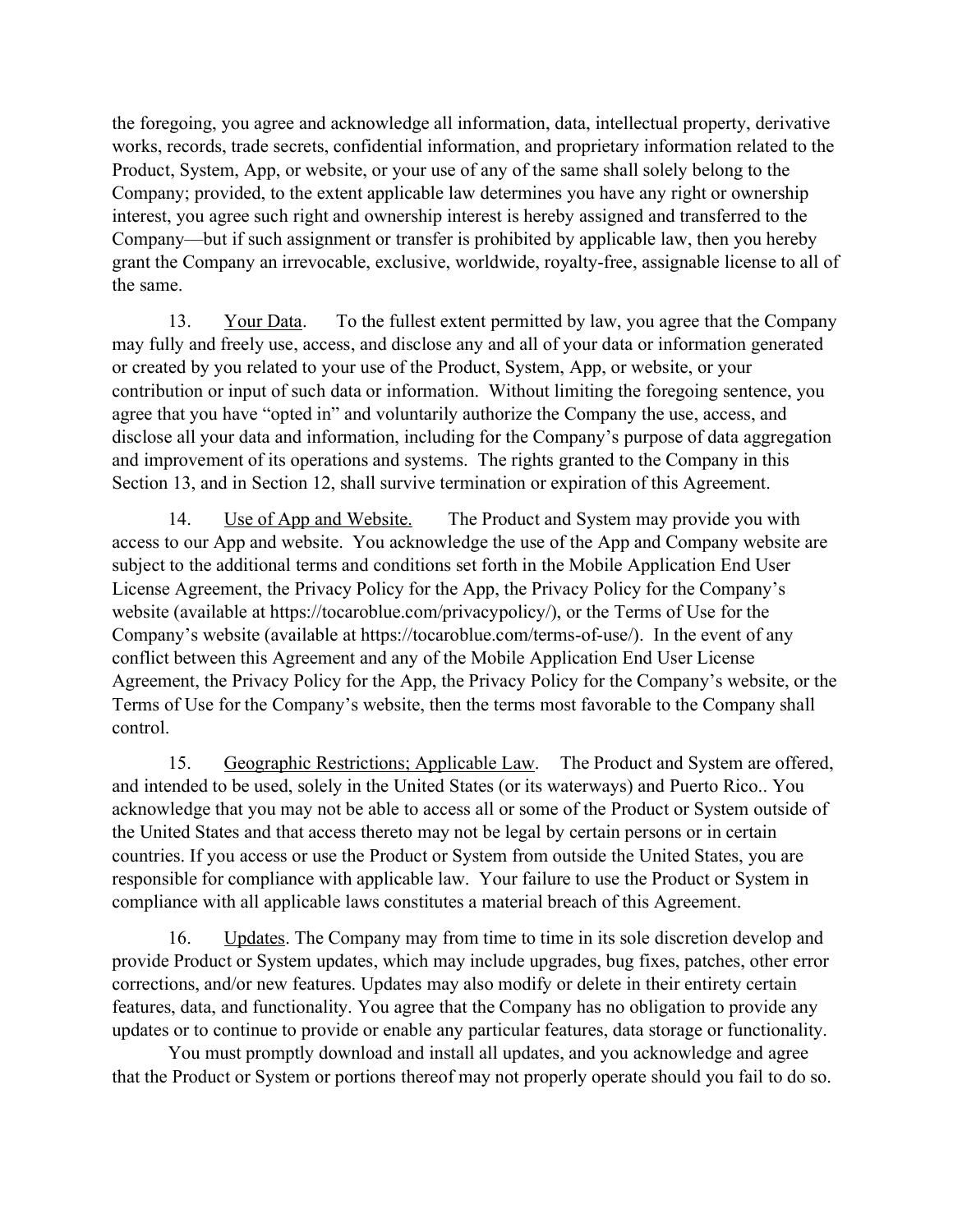You further agree that all updates will be deemed part of the Product or System and be subject to all terms and conditions of this Agreement.

17. Export Regulation. The Product or System may be subject to United States export control laws, including the Export Control Reform Act and its associated regulations. You shall not, directly or indirectly, export, re-export, or release the Product or System to, or make the Product or System accessible from, any jurisdiction or country to which export, re-export, or release is prohibited by law, rule, or regulation. You shall comply with all applicable federal laws, regulations, and rules, and complete all required undertakings (including obtaining any necessary export license or other governmental approval), prior to exporting, re-exporting, releasing, or otherwise making the Product or System available outside the United States.

18. US Government Rights. The System is commercial computer software, as such term is defined in 48 C.F.R. §2.101. Accordingly, if you are an agency of the US Government or any contractor therefor, you receive only those rights with respect to the System as are granted to all other end users under license, in accordance with (a) 48 C.F.R. §227.7201 through 48 C.F.R. §227.7204, with respect to the Department of Defense and their contractors, or (b) 48 C.F.R. §12.212, with respect to all other US Government licensees and their contractors.

19. Severability. If any provision of this Agreement is illegal or unenforceable under applicable law, the remainder of the provision will be amended to achieve as closely as possible the effect of the original term and all other provisions of this Agreement will continue in full force and effect.

20. Governing Law. This Agreement is governed by and construed in accordance with the internal laws of the State of Florida without giving effect to any choice or conflict of law provision or rule. Any legal suit, action, or proceeding arising out of or related to this Agreement or the Application shall be instituted exclusively in the federal courts of the United States or the courts of the State of Florida in each case located in Pensacola and Escambia County, Florida. You waive any and all objections to the exercise of jurisdiction over you by such courts and to venue in such courts.

21. Arbitration. *In the event of any dispute, claim or controversy arising out of or relating to this Agreement or the breach, termination, enforcement, interpretation or validity thereof, including the determination of the scope or applicability of this Agreement, the parties agree to attempt to resolve promptly any dispute arising out of or relating to this Agreement by good faith negotiation. Provided, however, if the parties cannot resolve within sixty (60) days' negotiation, the parties shall be determined by arbitration in Pensacola, Florida before one arbitrator, who shall be a lawyer with at least ten years' experience as an arbitrator. The arbitrator shall have the authority to award costs and fees to the prevailing party.*

22. Limitation of Time to File Claims. ANY CAUSE OF ACTION OR CLAIM YOU MAY HAVE ARISING OUT OF OR RELATING TO THIS AGREEMENT OR THE PRODUCT OR SYSTEM MUST BE COMMENCED WITHIN ONE (1) YEAR AFTER THE CAUSE OF ACTION ACCRUES OTHERWISE SUCH CAUSE OF ACTION OR CLAIM IS PERMANENTLY BARRED.